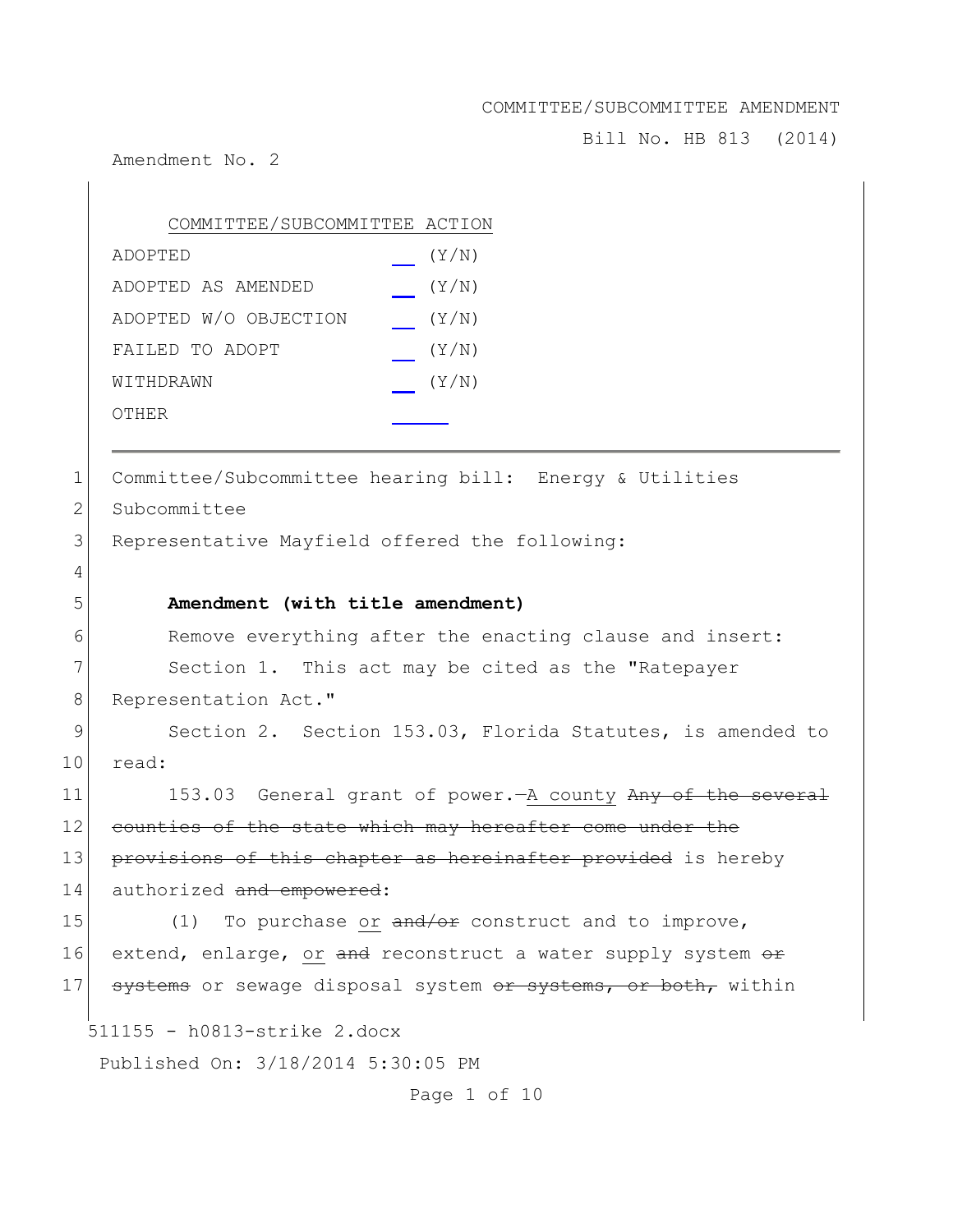Bill No. HB 813 (2014)

Amendment No. 2

18 the such county and any adjoining county or counties; and to 19 purchase and/or construct or reconstruct water system 20 improvements or sewer improvements, or both, within such county 21  $\vert$  and any adjoining county or counties and to operate, manage, and 22 control those all such systems so purchased and/or constructed 23 and all properties pertaining thereto; and to furnish and supply 24 water and sewage collection and disposal services to any of such 25 counties and to any municipalities and any persons, firms, or 26 corporations, public or private, in any of such counties.  $\div$ 27 provided, However, that none of the facilities described in 28 provided by this chapter may be constructed, owned, operated, or 29 maintained by the county on property located within the  $30$  corporate limits of a  $\frac{1}{2}$  municipality without the consent of  $31$  the governing council, commission or body having general  $32$  <del>legislative authority in the government</del> of such municipality 33 unless the such facilities were owned by the county before the 34 on such property prior to the time such property was included 35 within the corporate limits of the such municipality. 36 (a) If a municipality, pursuant to a franchise agreement

37 with a county or by county resolution or ordinance, is 38 authorized to provide water service or sewage collection and 39 disposal services in an unincorporated area of the county, the 40 No county may not shall furnish any of the facilities described 41 in  $\frac{1}{2}$  in provided by this chapter to that unincorporated area  $\frac{1}{2}$ 42 property already being furnished like facilities by any 43 municipality without the express consent of the governing

511155 - h0813-strike 2.docx

Published On: 3/18/2014 5:30:05 PM

Page 2 of 10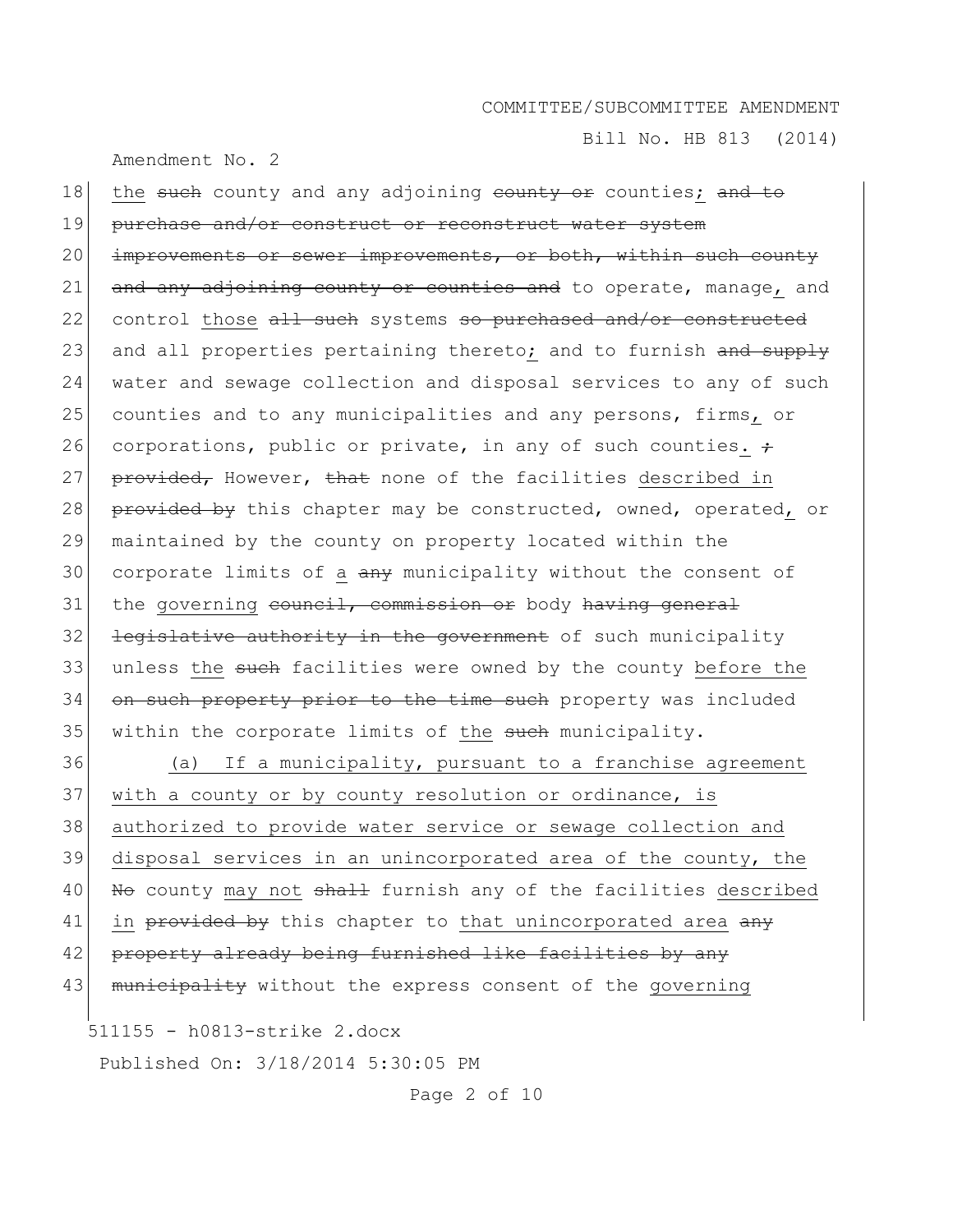Bill No. HB 813 (2014)

| Amendment No. 2                                                        |
|------------------------------------------------------------------------|
| 44<br>council, commission or body having general legislative authority |
| 45<br>in the government of that such municipality until the franchise  |
| 46<br>agreement, resolution, or ordinance has expired or is no longer  |
| 47<br>in effect. If the county thereafter elects to provide water      |
| 48<br>service or sewage collection and disposal services to the        |
| 49<br>unincorporated area, the county, pursuant to the requirements of |
| 50<br>s. 125.3401, may purchase the facilities owned by the            |
| 51<br>municipality that are located in and used to serve the           |
| 52<br>unincorporated area, subject to the following conditions:        |
| 53<br>1. A majority of the ratepayers in the unincorporated            |
| 54<br>area, either by vote in a referendum or written response to a    |
| 55<br>mail survey, have agreed to receive water service or sewage      |
| 56<br>collection and disposal services from the county; and            |
| 57<br>The county compensates the municipality for the fair<br>2.       |
| 58<br>market value of the facilities purchased from the municipality   |
| 59<br>to serve the unincorporated area.                                |
| 60<br>If the franchise agreement, resolution, or ordinance<br>(b)      |
| 61<br>contains no term or date after which the municipality's          |
| 62<br>authority expires, the county, pursuant to the requirements of   |
| 63<br>s. 125.3401, may purchase the facilities owned by the            |
| 64<br>municipality that are located in and used to serve the           |
| 65<br>unincorporated area, subject to the following requirements:      |
| 66<br>A majority of the ratepayers in the unincorporated<br>1.         |
| 67<br>area, either by vote in a referendum or written response to a    |
| 68<br>mail survey, have agreed to receive water service or sewage      |
| 69<br>collection and disposal services from the county, provided that  |
| 511155 - h0813-strike 2.docx                                           |
| Published On: 3/18/2014 5:30:05 PM                                     |

Page 3 of 10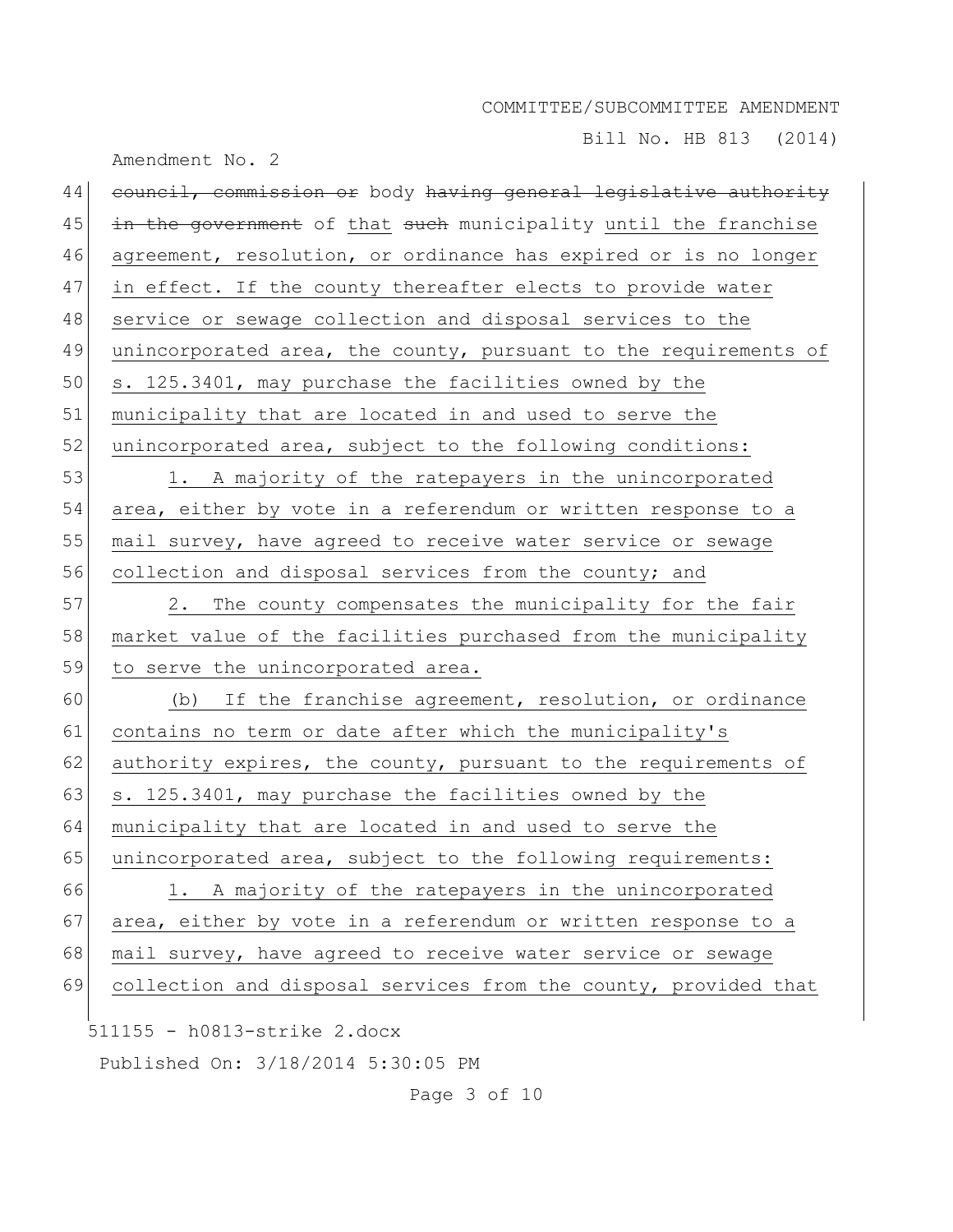Bill No. HB 813 (2014)

Amendment No. 2

# 70 the referendum or mail survey may not be conducted within 10 71 years of the date the franchise agreement was approved by the 72 county and may not be conducted more frequently than once every 73 10 years;

74 2. The county compensates the municipality for the fair 75 market value of the facilities purchased from the municipality 76 to serve the unincorporated area; and

77 3. The purchase does not occur before July 1, 2016.

78 (2) To issue water revenue bonds and/or sewer revenue 79 bonds or general obligation bonds of the county to pay all or a 80 part of the cost of such purchase and/or construction or 81 reconstruction.

82 (3) To fix and collect rates, fees and other charges for 83 the service and facilities furnished by any such water supply 84 system or water system improvements and sewage disposal system 85 or sewer improvements and to fix and collect charges for making 86 connections with the water system of the county.

87 (4) To receive and accept from the Federal Government or 88 any agency thereof grants for or in aid of the planning, 89 purchase, construction, reconstruction, or financing of any 90 facility and to receive and accept contributions from any source 91 of either money, property, labor, or other things of value to be 92 held, used, and applied only for the purpose for which such 93 grants and contributions may be made.

94 (5) To acquire in the name of the county by gift, purchase 95 as hereinafter provided or by the exercise of the right of

511155 - h0813-strike 2.docx

Published On: 3/18/2014 5:30:05 PM

Page 4 of 10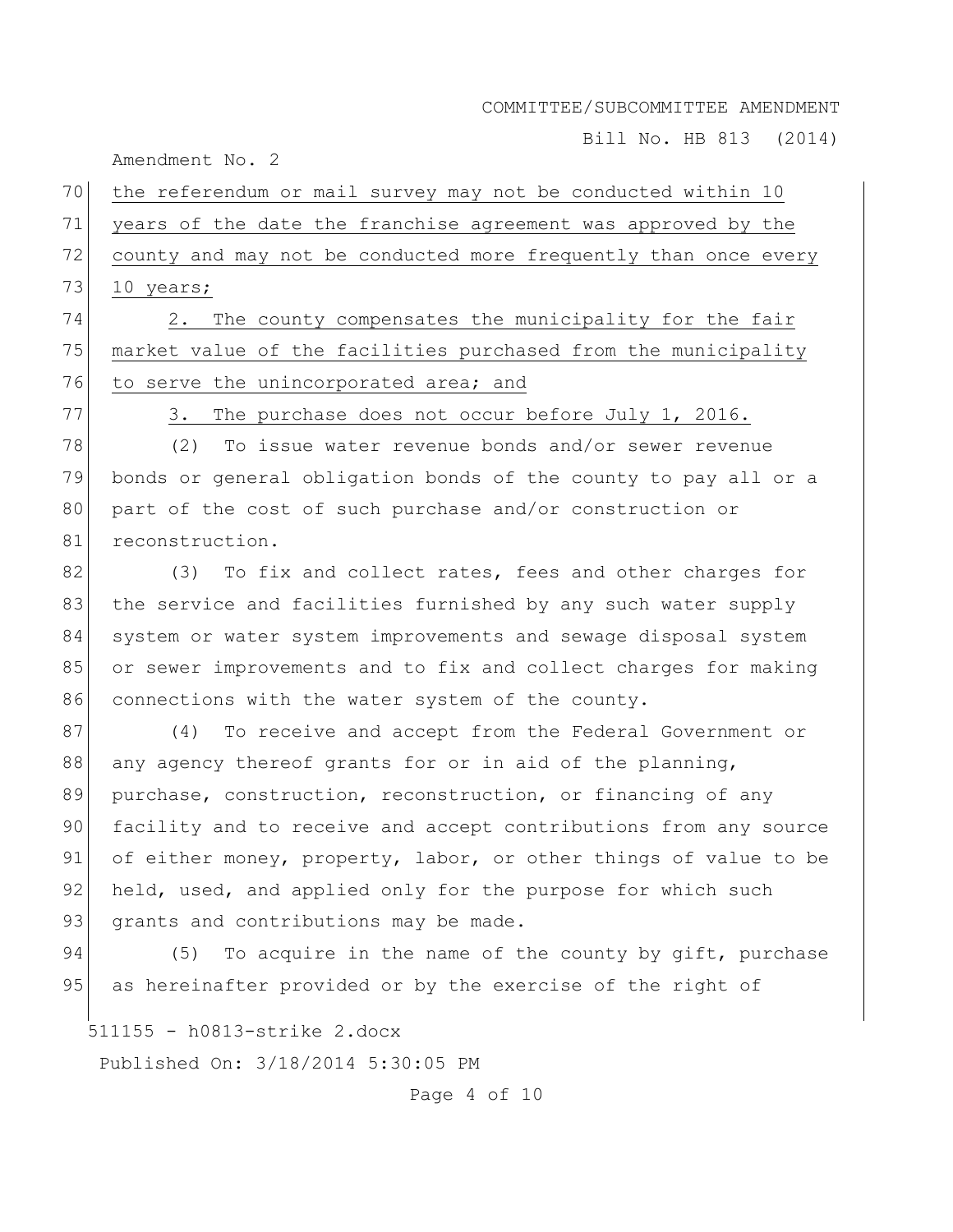Amendment No. 2

Bill No. HB 813 (2014)

96 eminent domain, such lands and rights and interests therein, 97 including lands under water and riparian rights, and to acquire 98 such personal property as it may deem necessary for the 99 efficient operation or for the extension of or the improvement 100 of any facility purchased or constructed under the provisions of 101 this chapter and to hold and dispose of all real and personal 102 property under its control; provided, however, that no county 103 shall have the right to exercise the right of eminent domain 104 over any such lands or rights or interests therein or any 105 personal property owned by any municipality within the state nor 106 to exercise such right with respect to any privately owned water 107 supply system or sewage disposal system including without 108 limitation ponds, streams and surface waters constituting a part 109 thereof, provided any such system is primarily used, owned or 110 operated by an industrial or manufacturing plant for its own use 111 as a water supply system or in disposing of its industrial 112 wastes.

113 (6) To make and enter into all contracts and agreements 114 necessary or incidental to the performance of its duties and the 115 execution of its powers under this chapter and to employ such 116 consulting and other engineers, superintendents, managers, 117 construction and accounting experts and attorneys and such other 118 employees and agents as it may deem necessary in its judgment 119 and to fix their compensation.

120 (7) Subject to the provisions and restrictions as may be 121 set forth in the resolution hereinafter mentioned authorizing or

511155 - h0813-strike 2.docx

Published On: 3/18/2014 5:30:05 PM

Page 5 of 10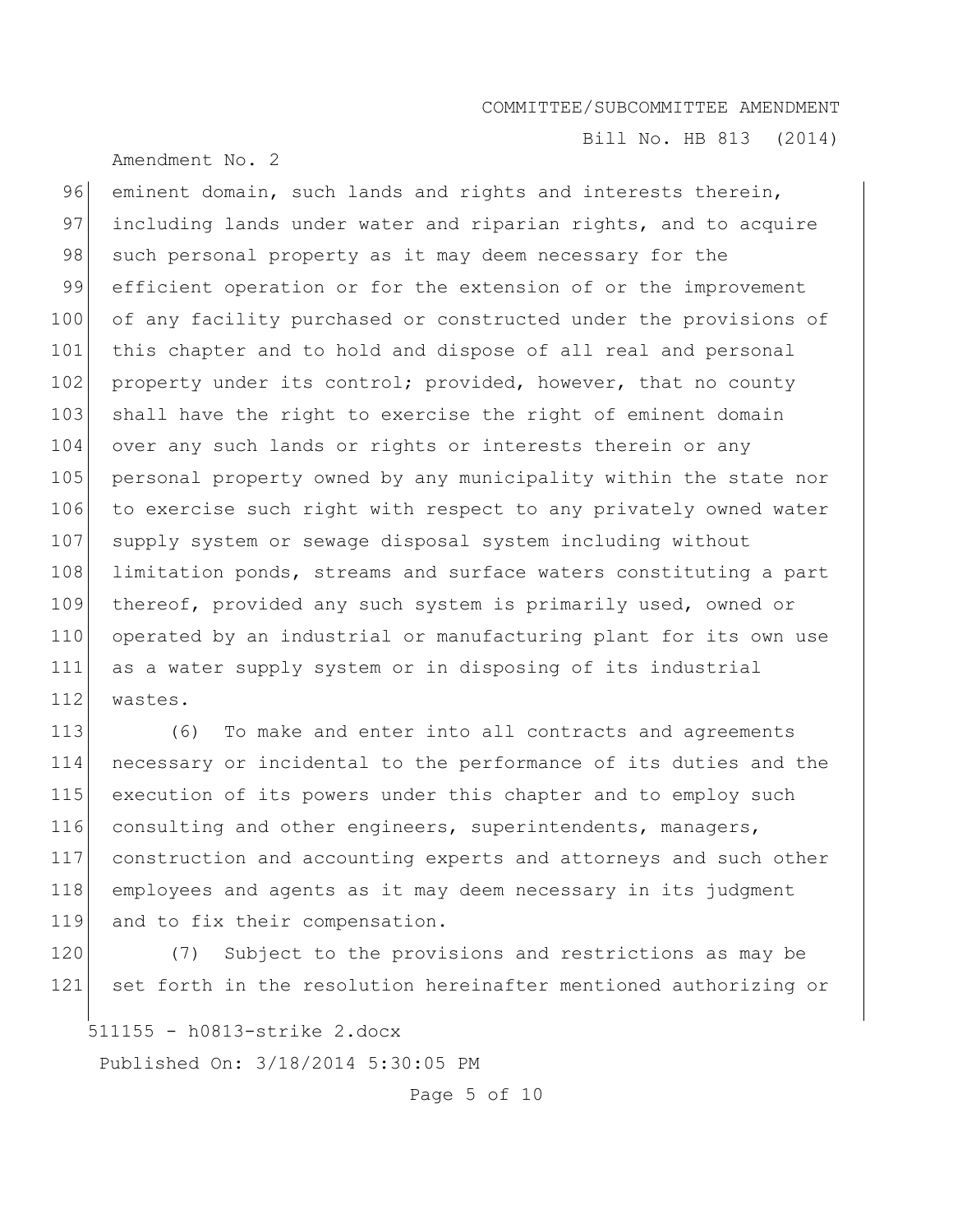Bill No. HB 813 (2014)

Amendment No. 2

122 securing any bonds issued under the provisions of this chapter 123 to enter into contracts with the government of the United States 124 or any agency or instrumentality thereof or with any other 125 county or with any municipality, private corporation, 126 copartnership, association, or individual providing for or 127 relating to the acquisition and supplying of water and the 128 collection, treatment and disposal of sewage.

129 (8) To acquire by gift or purchase at a price to be 130 mutually agreed upon, any of the facilities or portions thereof, 131 provided for by this chapter, which shall, prior to such 132 acquisition, have been owned by any private person, group, firm, 133 partnership, association or corporation; provided, however, if 134 the price for same cannot be agreed upon, the price shall be 135 determined by an arbitration board consisting of three persons, 136 one of whom shall be selected by the board of county 137 commissioners, one shall be appointed by the private company or 138 corporation, and the two persons so selected shall select a 139 third member of said board; and provided, further, that in the 140 event said board cannot agree as to the price to be paid by the 141 said board of county commissioners, then the board of county 142 commissioners shall exercise the right of eminent domain.

143 (9) To enter into agreements and contracts with building 144 contractors erecting improvements within any duly platted 145 subdivision within the county, the terms of which said 146 agreements or contracts may provide that such building 147 contractors shall install within such subdivision water mains,

511155 - h0813-strike 2.docx

Published On: 3/18/2014 5:30:05 PM

Page 6 of 10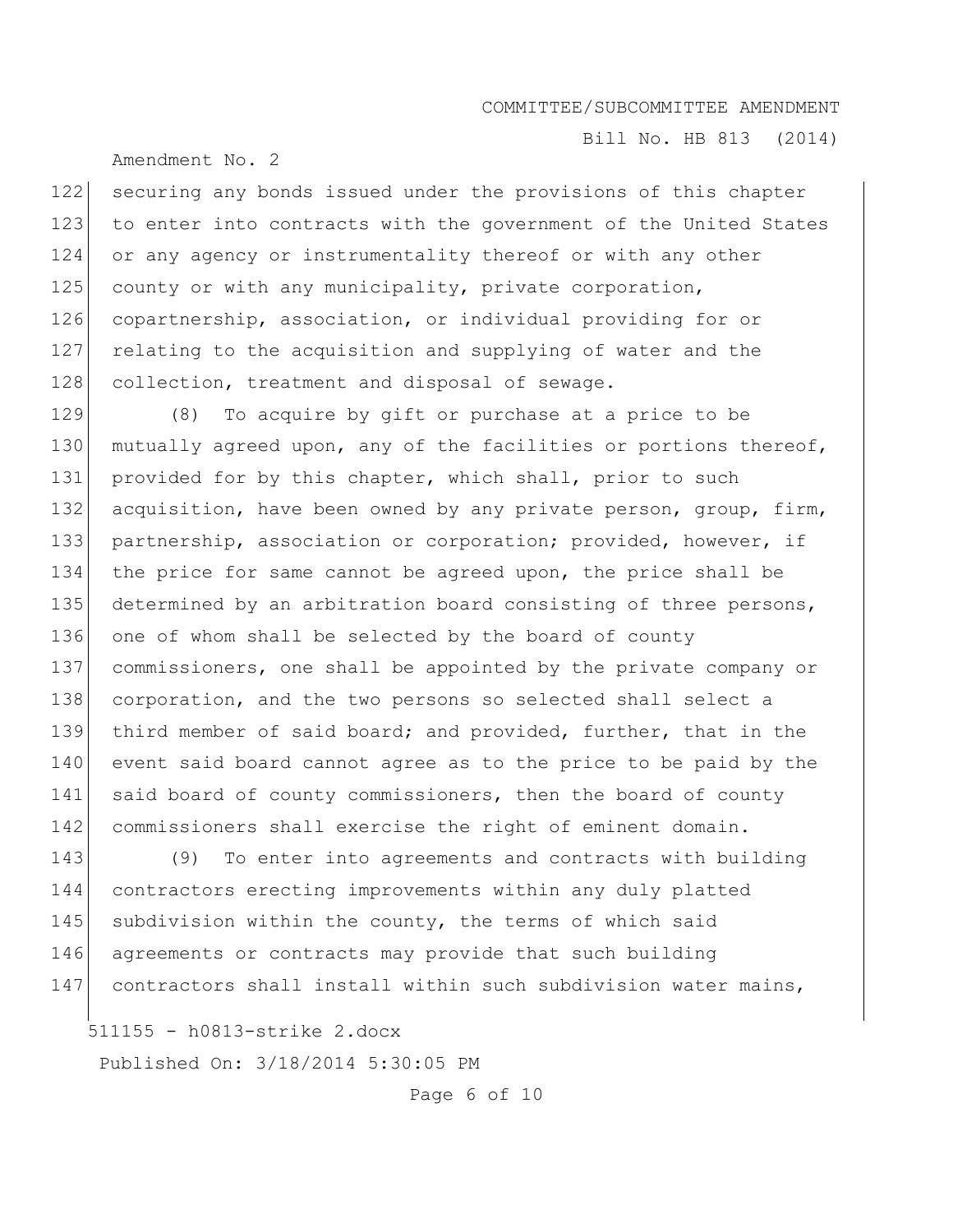Amendment No. 2

Bill No. HB 813 (2014)

148 lines and equipment and sewer mains and lines, to be approved by 149 the county commission, said mains and lines to run to a point or 150 location to be agreed upon, at which said point or location said 151 mains and lines shall be connected to the water supply system or 152 water system improvements and/or to the sewage disposal system 153 or sewer improvements of the county. In the event such 154 agreements or contracts are entered into they shall provide that 155 upon the connection of the mains or lines within the subdivision 156 to the water or sewer facilities of the county said mains, lines 157 and equipment running to the various privately owned parcels of 158 land within such subdivision shall become the property of the 159 county and shall become a part of the county water system 160 improvements and/or sewer improvements.

161 (10) To restrain, enjoin or otherwise prevent any person 162 or corporation, public or private, from contaminating or 163 polluting (as defined in s. 387.08) any source of water supply 164 from which is obtained water for human consumption to be used in 165 any water supply system or water system improvement as 166 authorized by this chapter, and to restrain, enjoin or otherwise 167 prevent the violation of any provision of this chapter or any 168 resolution, rule or regulation adopted pursuant to the powers 169 granted by this chapter; provided, however, that this chapter 170 shall not apply to or affect any existing contract that a 171 municipality may have for water or sewage disposal without the 172 consent of both parties to said contract but this subsection 173 shall not authorize the institution or prosecution of any

511155 - h0813-strike 2.docx

Published On: 3/18/2014 5:30:05 PM

Page 7 of 10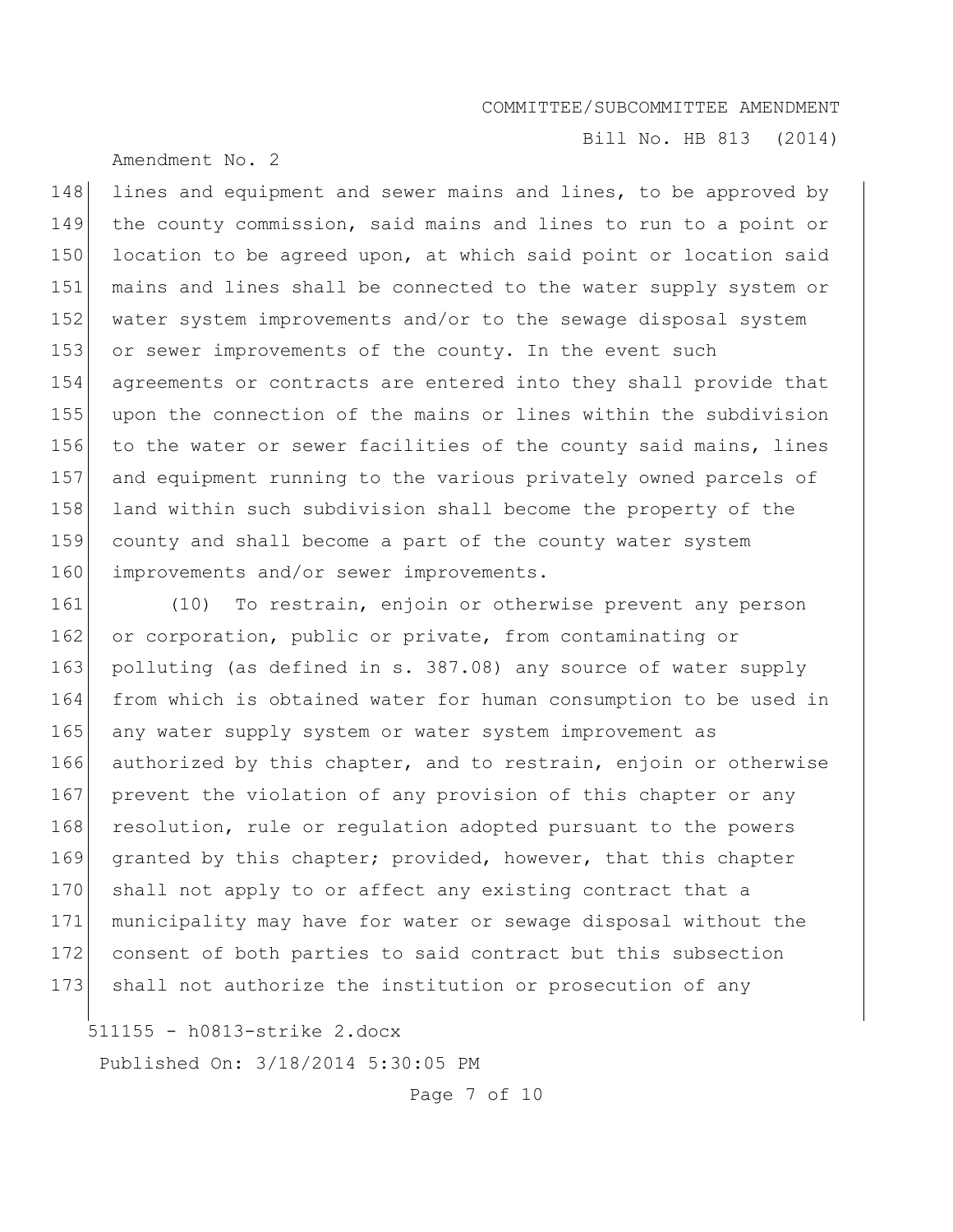Bill No. HB 813 (2014)

Amendment No. 2

174 proceeding hereunder nor the adoption of any resolution, rule or 175 requlation which shall in anywise affect the right of any 176 industrial or manufacturing plant to discharge industrial waste 177 into any nonnavigable or navigable waters unless such waters are 178 now being used or are hereafter used hereunder as a source of 179 water for human consumption and unless the industrial wastes of 180 any such plant are not being discharged into such waters prior 181 to the time that action is taken by the commission under this 182 chapter to include such water as a part of any water supply 183 system.

184 (11) To acquire by gift or purchase, at such price, and 185 upon such deferred or other terms, as may be mutually agreed 186 upon, all the capital stock of any domestic or foreign 187 corporation which, prior to such acquisition, shall have owned 188 or operated any of the facilities or portions thereof provided 189 for by this chapter; to pledge the revenues from the facilities 190 as security for payment of the purchase price for said stock; 191 and to operate the facilities through the corporation so 192 acquired or to dissolve said corporation and operate the 193 facilities in any other manner authorized by law.

194 Section 3. Subsection (2) of section 180.02, Florida 195 Statutes, is amended to read:

196 180.02 Powers of municipalities.-

197 (2) A Any municipality may extend and execute all of its 198 applicable corporate powers to accomplish applicable for the 199 accomplishment of the purposes of this chapter outside of its

511155 - h0813-strike 2.docx

Published On: 3/18/2014 5:30:05 PM

Page 8 of 10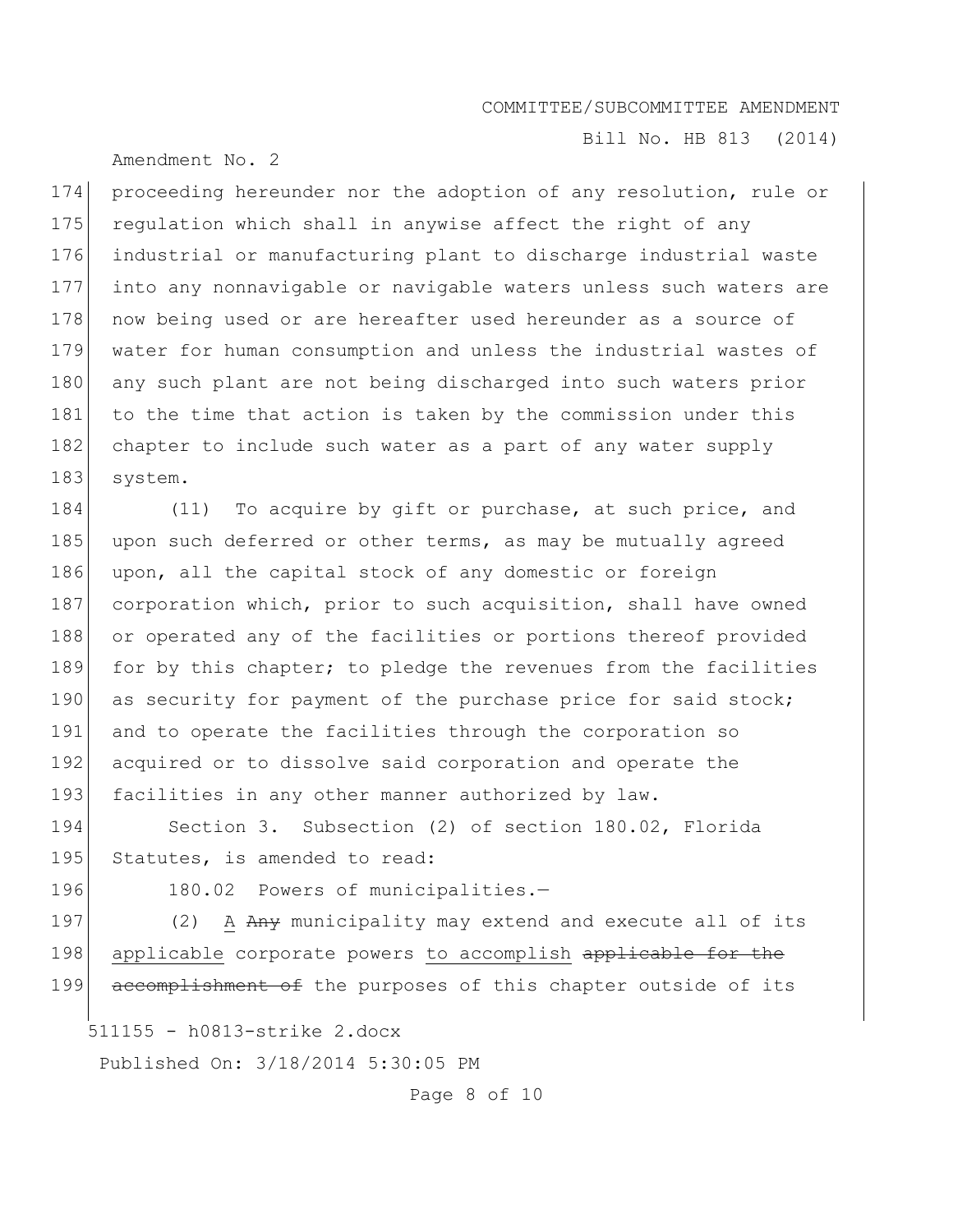Bill No. HB 813 (2014)

| Amendment No. 2 |  |  |
|-----------------|--|--|
|                 |  |  |

| 200                          | corporate limits, as hereinafter provided and as may be                |  |  |  |
|------------------------------|------------------------------------------------------------------------|--|--|--|
| 201                          | desirable or necessary to promote for the promotion of the             |  |  |  |
| 202                          | public health, safety, and welfare or to accomplish for the            |  |  |  |
| 203                          | accomplishment of the purposes of this chapter. <sup>+</sup> provided, |  |  |  |
| 204                          | However, such that said corporate powers do shall not extend or        |  |  |  |
| 205                          | apply within the corporate limits of another municipality.             |  |  |  |
| 206                          | Further, any applicable corporate power does not extend or apply       |  |  |  |
| 207                          | within an unincorporated area in which that power has not been         |  |  |  |
| 208                          | executed prior to July 1, 2014, or within an unincorporated area       |  |  |  |
| 209                          | in which a county has exercised its authority to provide water         |  |  |  |
| 210                          | service or sewage collection and disposal services pursuant to         |  |  |  |
| 211                          | s. $153.03(1)$ (a) or (b), without the express consent of a            |  |  |  |
| 212                          | majority of the commissioners at a duly noticed meeting of the         |  |  |  |
| 213                          | board of county commissioners of that county.                          |  |  |  |
| 214                          | Section 4. This act shall take effect July 1, 2014.                    |  |  |  |
| 215                          |                                                                        |  |  |  |
| 216                          |                                                                        |  |  |  |
| 217                          |                                                                        |  |  |  |
| 218                          |                                                                        |  |  |  |
| 219                          | TITLE AMENDMENT                                                        |  |  |  |
| 220                          | Remove everything before the enacting clause and insert:               |  |  |  |
| 221                          | An act relating to water and wastewater utilities; providing a         |  |  |  |
| 222                          | short title; amending s. 153.03, F.S.; prohibiting a county from       |  |  |  |
| 223                          | providing water or sewer services in unincorporated areas              |  |  |  |
| 224                          | covered by an agreement with a municipality to provide such            |  |  |  |
| 225                          | services in such unincorporated areas; authorizing the county to       |  |  |  |
| 511155 - h0813-strike 2.docx |                                                                        |  |  |  |
|                              | Published On: 3/18/2014 5:30:05 PM                                     |  |  |  |

Page 9 of 10